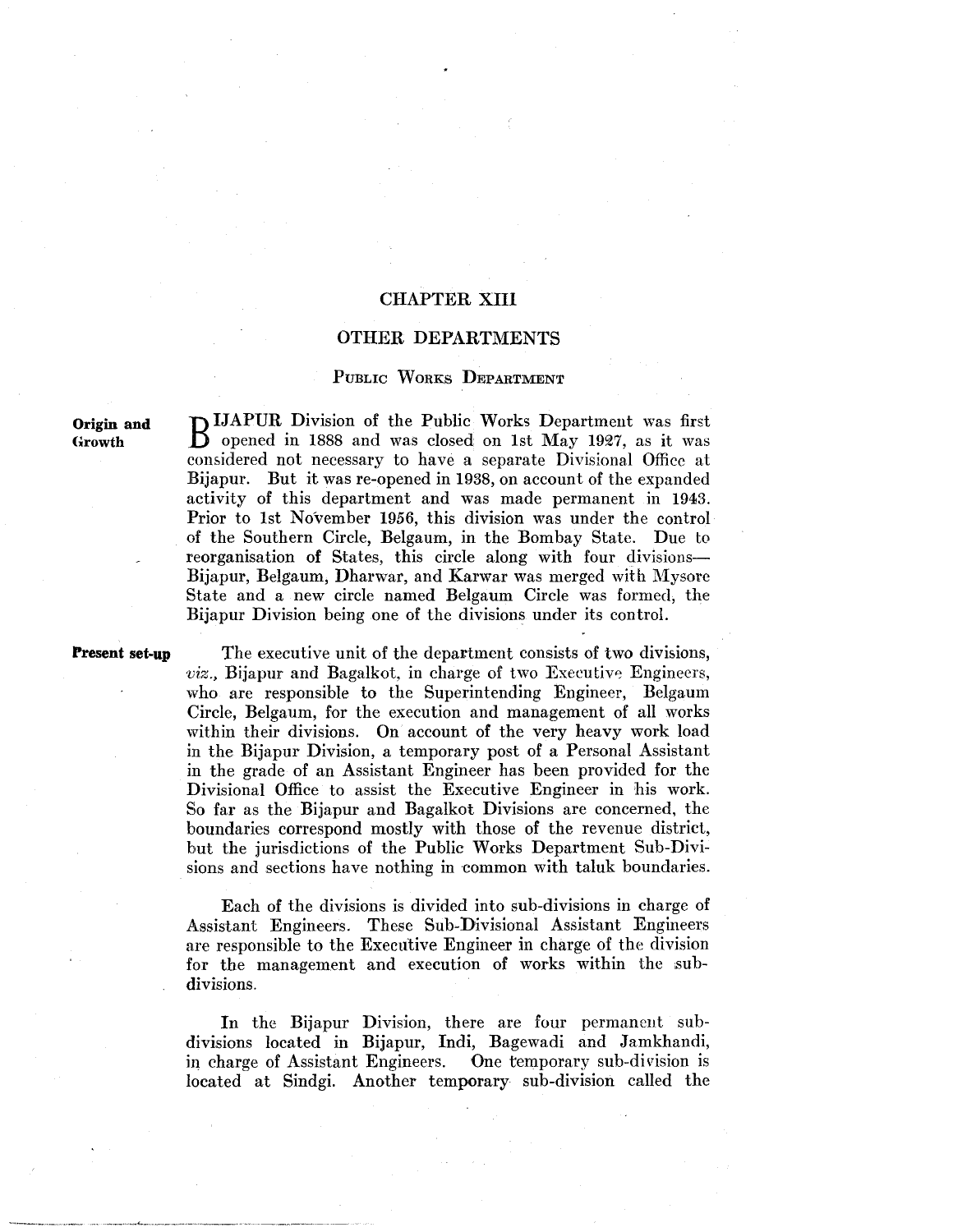National Highway No. 13 Sub-division is located at Bijapur. In the headquarters town of Bijapur, there is another temporary subdivision called the Major Irrigation Projects Sub-Division. For the execution of minor irrigation projects, there is a sub-division at Bijapur.

In the Bagalkot Division, there are four permanent subdivisions located at Bagalkot, Hungund, Badami and Mudhol. In addition to these permanent sub-divisions, there is a Sanitary Sub-Division at Bagalkot. For the preliminary work connected with the proposed Upper Krishna Project, there is a Special Division at Almatti in charge of an Executive Engineer.

The Public Health Engineering and Investigation Sub-Division at Bijapur has been shifted to Raichur with effect from lst January 1963.

The sub-divisions are further divided into sections which are in-charge of supervisors. The Public Works Department Divisions both at Bijapur and Bagalkot are mainly concerned with the repairs and maintenance of roads and bridges, minor irrigation works, rural communications, plans and- estimates of publie works connected with Taluk Development Boards, Block area and National Extension Service Blocks.

The Executive Engineers receive orders from their depart- **Duties and**  mental superiors, the head of the administration, or other civil powers of the officers duly authorised, except in the case of works considered **Executive**<br>urgent by an officer commanding a station who can in the circums. **Engineer** urgent by an officer commanding a station, who can in the circumstances issue an order to the Executive Engineer for the execution of the work.

The Executive Engineers are responsible for proper measures being taken to preserve all the buildings and works in their divisions and to prevent encroachment on Government lands in their charges.

Every Executive Engineer is required to report immediately to the Superintending Engineer, any important accident or unusual occurrence connected with his division and to state how he has acted in consequence.

Serious accidents should! be reported to the Superintending Engineer and also at the discretion of the Executive Engineer to Government direct, Executive Engineers and other officers or subordinates in charge of works should furnish immediate information to the proper civil authorities on the occasion of every serious accident.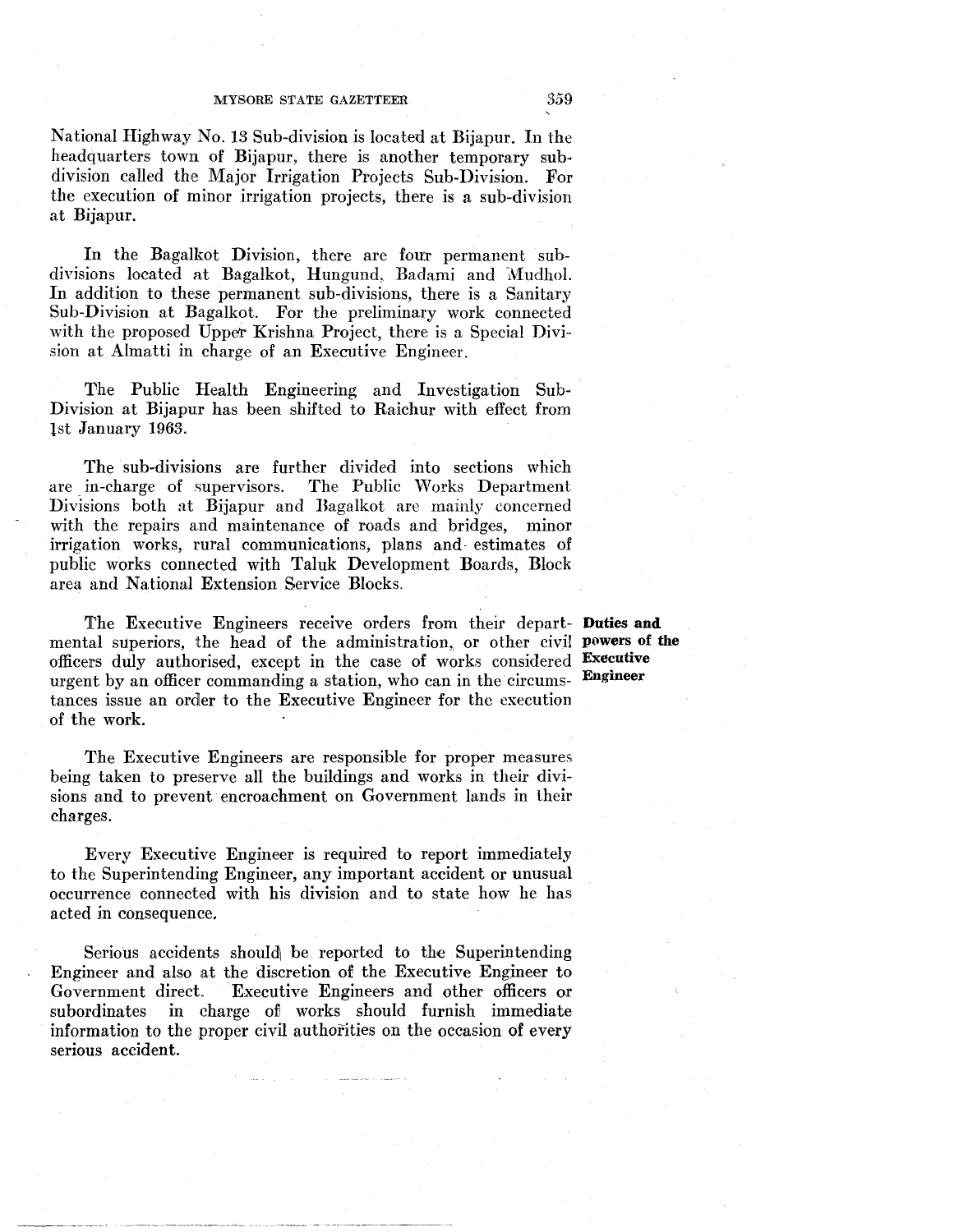The Executive Engineers may transfer supervisors (permanent and temporary) who are not in charge of the sections as they think best within their own jurisdictions.

The Executive Engineers are responsible for seeing that the surveying and mathematical instruments in their divisions are properly cared for and report on their condition' to the Superintending Engineer at the end of each working season.

It is the duty of the Executive Engineers to furnish to the Treasury and Sub-Treasury Officers after due inspection, certificates as to the security of strong rooms used or proposed to be used for the storage of cash.

The Executive Engineers, in addition to their other duties, will be considered to be *ex-officio* professional advisors of all departments of administration within the limit of their charge.

Both the divisions have many old public buildings, some of which are very old ones constructed during the years 1885 to 1905. A large number of archaeological buildings were in-charge of this division for maintenance. But they have since been transferred to the Archaeological Department.

#### AGRICULTURAL DEPARTMENT

The officer in charge of this department is the District Agricultural Officer, who belongs to the Mysore Agricultural Service, Class II. He is directly responsible to the Deputy Director of Agriculture, Dharwar and the Director of Agriculture, Bangalore. There are eleven agricultural demonstrators under the District Agricultural Officer, all of them being members of the subordinate service. One of them is the Assistant District Agricultural Officer,' who assists the District Agricultural Officer.

Demonstrations and Propaganda

Eleven Agricultural Demonstration Centres have been opened on cultivators' farms, under the supervision of the agricultural demonstrators. The owner cultivators adopt the agricultural improvements suggested by the department. Field demonstrations of the standing crops and other improved practices are held during every season.

Propaganda work is carried out by the agricultural demonstrators. The taluk has been divided into four circles, each under the charge of an Assistant. Each circle has a depot wherein improved seeds, manures, etc., are stocked for sale.

**Experiments** and Research

There is a permanent Government Agricultural Research Station at Bijapur where botanical and agronomical researches on various cereals and pulses are carried out. It is functioning under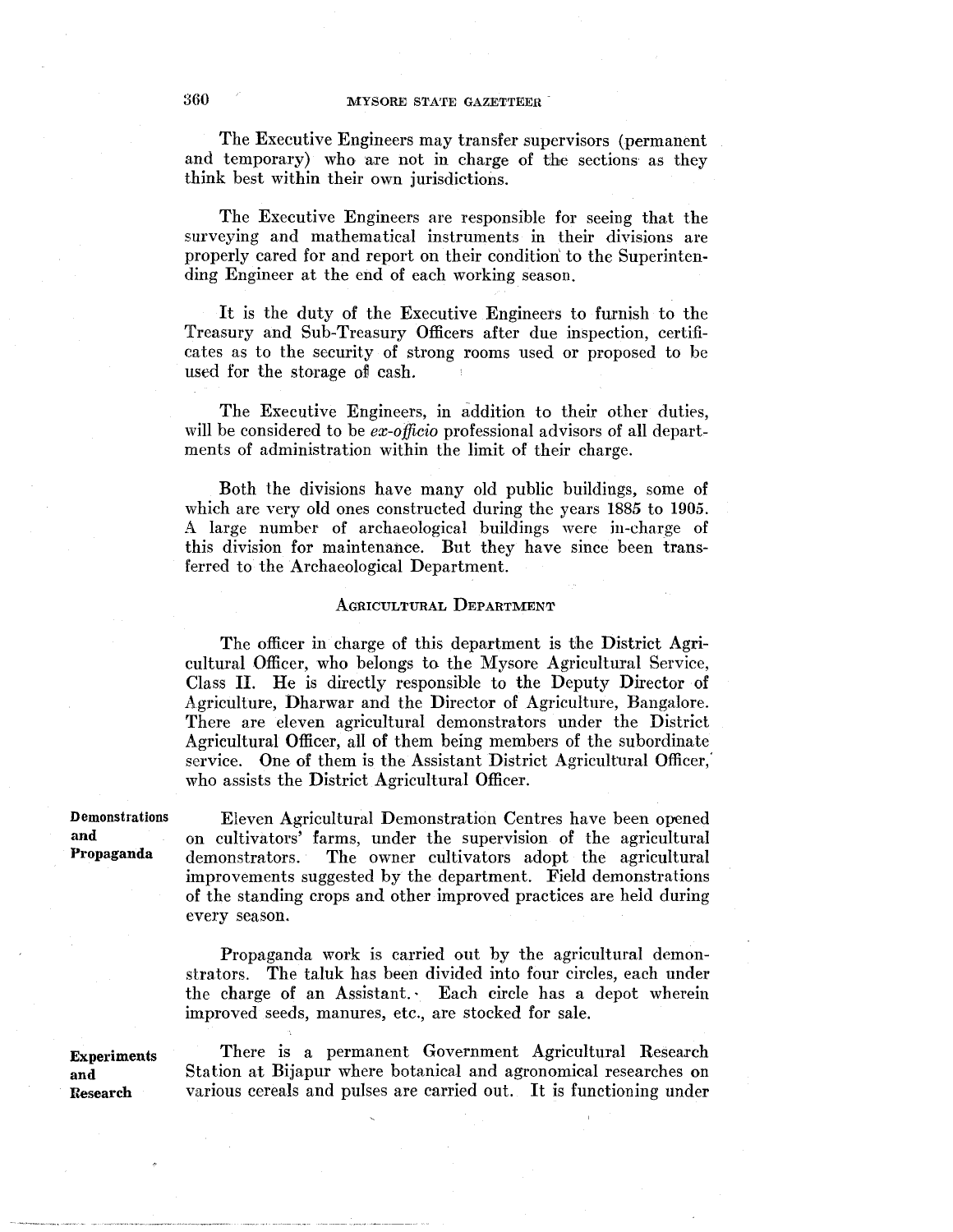the supervision of a Plant Breeder and Officer-in-charge (Mysore Agricultural Services, Class II), who is assisted by Agricultural Officers and agricultural demonstrators. Formerly, he was under Officers and agricultural demonstrators. the control of the Deputy Director of Agriculture (Crop Research), Poona. But now he is working under the Deputy Director of Agriculture, Dharwar Division, Dharwar, after the reorganisation of States.. The aims of this station are to do comprehensive plant breeding, agronomic researches on cereals and pulses and multiplication of improved varieties of seeds.

The soil conservation activities in the Bijapur district are Soil Conservaplaced under the charge of the Sub-Divisional Soil Conservation tion Officers, Bijapur and Bagalkot, who are under the control of the Divisional Soil Conservation Officer, Southern Division, Bijapur. The charge of the Sub-Divisional Soil Conservation Officer, Bijapur extends over Bijapur, Indi and Sindgi taluks and that of the Sub-Divisional Soil Conservation Officer, Bagalkot, extends over the taluks of Bagalkot, Badami, Hungund, Bagewadi, Muddebihal, Jamkhandi, Mudhol and Bilgi. They are assisted by the Agricultural Officers and Agricultural Assistants (Soil Conservation) .

There is a Dry Farming Centre at Bagalkot which is being Dry Farming looked after by an Agricultural Officer where all dry farming Demonstration practices are demonstrated to the cultivators every year. It is under the control of the Soil Physicist, Bangalore. Centre

The Government has given certain general powers of superin- Powers of the tendence and control to the District Agricultural Officer who in his day to day work appoints by himself certain category of Agricultural officials lower in rank than Agricultural Demonstrators. He has powers to transfer, grant leave and to sign contingent and travelling allowance bills of all subordinate staff lower in rank than graduate assistants. In certain circumstances, the District Agricultural Officer is empowered to sanction temporary advances from the general provident fund. He can incur expenditure on purchase of stores upto the extent of Rs. 150.

### ANIMAL HUSBANDRY AND VETERINARY DEPARTMENT

The Animal Husbandry and Veterinary Department of the district of Bijapur is under the control of the District Veterinary Officer who has his headquarters in Bijapur city. He is a Class II Officer belonging to Mysore Veterinary Service and is directly responsible and subordinate to the Director of Animal Husbandry and Veterinary Services in Mysore, Bangalore.

The department is chiefly responsible for the development and treatment of livestock and poultry and other animals. The various technical personnel of the department treat animals and

**District Officer**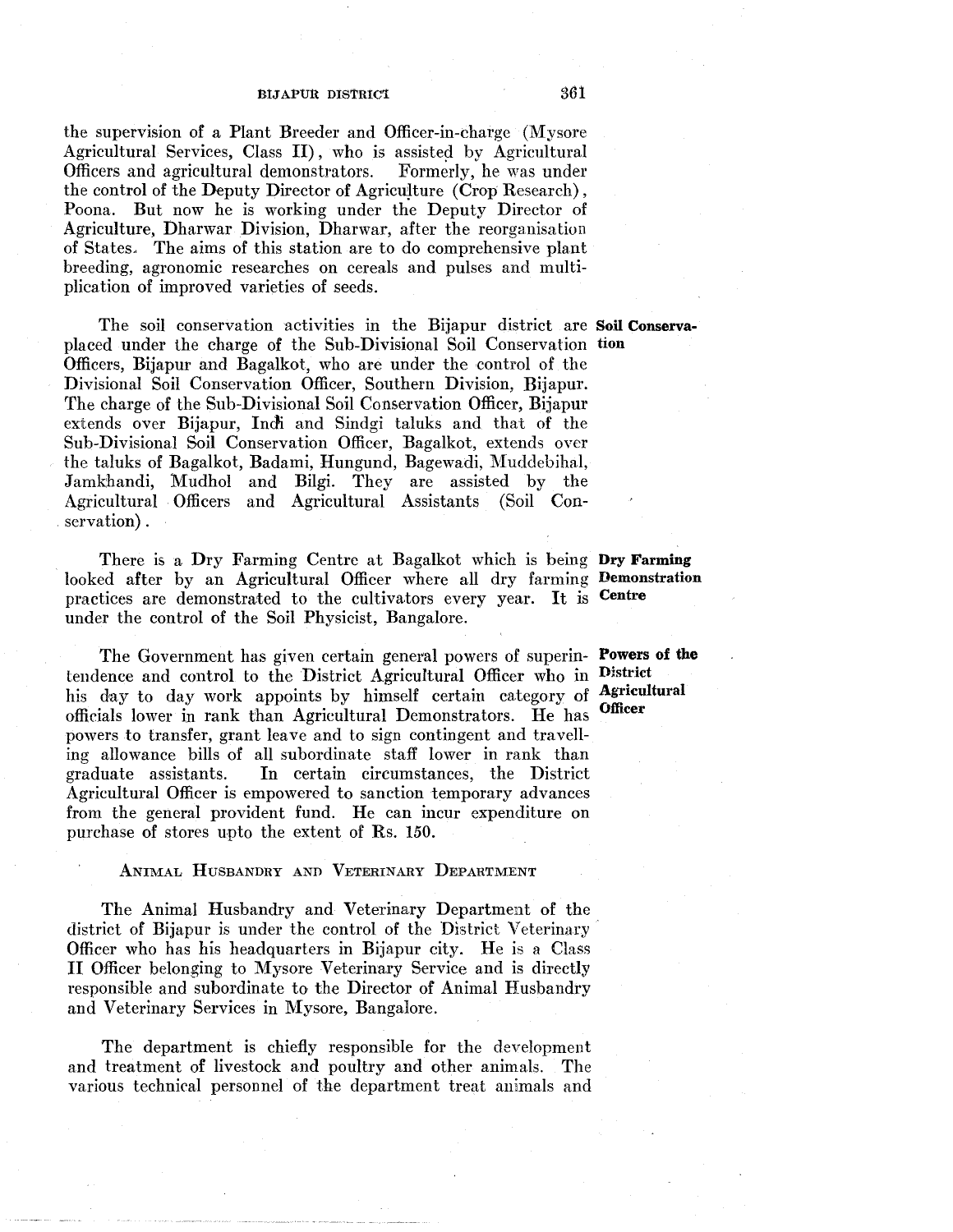positry for ailments and attend to control of epidemics, castration .>f scrub male animals and artificial insemination of cattle.

Prior to reorganisation of States, the Animal Husbandry Seclion of Bijapur was under the control of the Bombay Agricultural Department. With the formation of the new State of Mysore, the activities relating to the development of livestock in the former districts of Bombay Karnatak were transferred to the control of the Department of Animal Husbandry, Mysore State.

Sheep **Breeding** 

The Director of Animal Husbandry' and Veterinary Scvices controls the Sheep Breeding Station at Anagwadi as also the Rural Sheep Breeding Centres in intensive zones and is also in charge of the expansion scheme of the existing Sheep Breeding Research Etation at Anagwadi..

The Sheep Breeding Station at Anagwadi was sanctioned on a permanent basis by the Bombay Government with a view to conducting experimental work regarding breeding of sheep and goats. This Farm is managed by one Veterinary Officer and one Flockman.

The rural sheep breeding centres in intensive zones have been in operation since 1946-47. The object of these Farms is to supply selected stud rams of woolly breed to the accredited shepherds selected in the several villages, to establish controlled flocks among shepherds, to serve as rural stud producing units by offering subsidies and· to introduce collective breeding for improvement of the stock.

There is also a Superintendent in charge of Sheep and Wool Development Scheme in the district. This post came into being in 1959. This officer is functioning directly under the control of the Director of Animal Husbandry and Veterinary Services.

In October 1965, there were one veterinary hospital, ten -,eterinary dispensaries, fifteen rural veterinary dispensaries thirteen veterinary aid centres, two key-village scheme centres, one artificial insemination centre, three artifieial insemination subcentres and one poultry extension centre in the district.

The cattle breeding work in Bijapur district is under the charge of the District Veterinary Officer.

#### FOREST DEPARTMENT

The Sub-Divisional Forest Officer, Bagalkot, is in charge of the forests in Bijapur district except the Jamkhandi Range containing the forest. areas in Jamkhandi and Mudhol taluks, and which has been transferred to the control of the Ghataprabha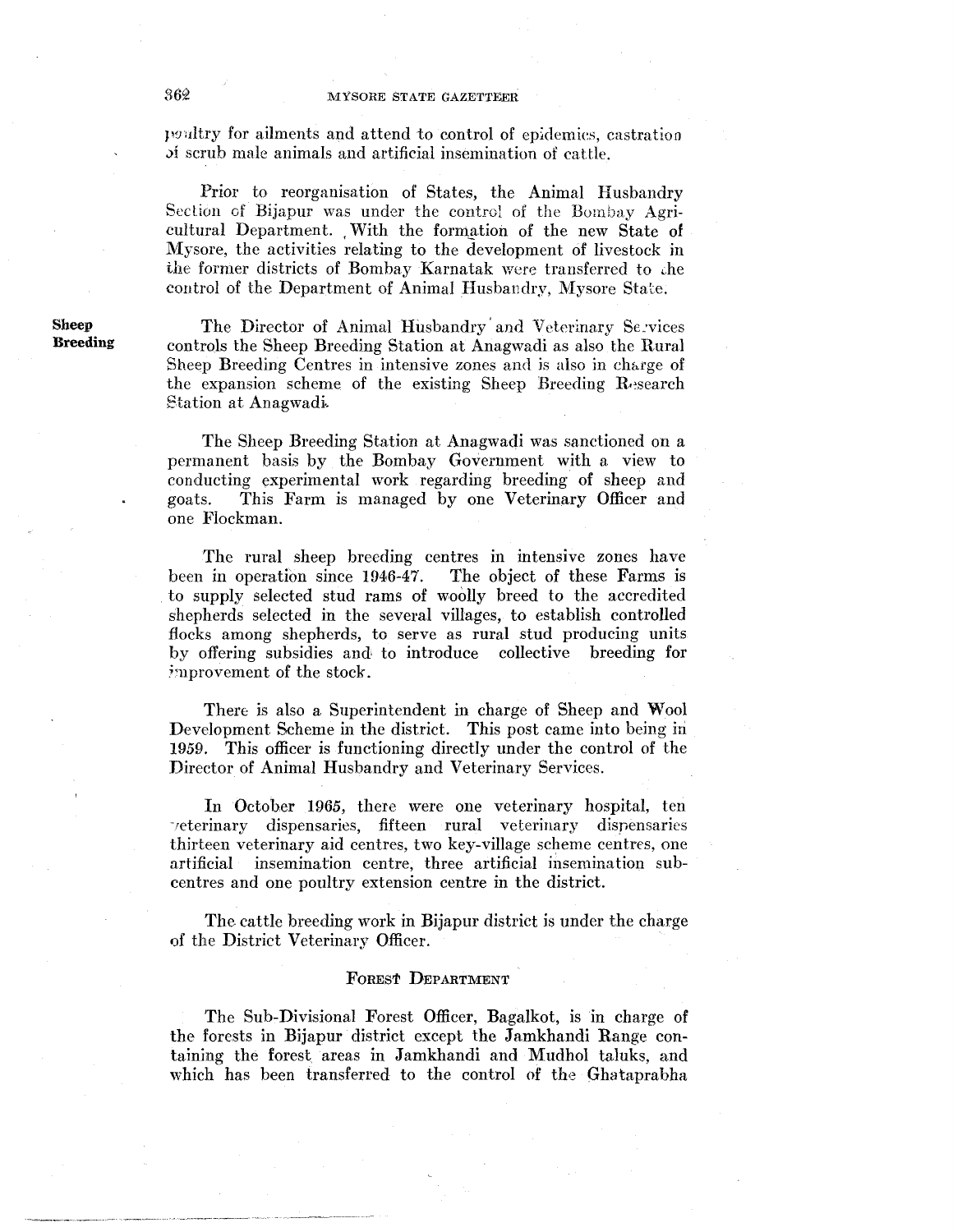Division, Gokak, since 1st April 1962. The Bagalkot Sub-Division has jurisdiction over a part of the forest area in Ramdurg taluk of Belgaum district also. The Sub-Divisional Forest Officer functions under the control of the Conservator of Forests, Belgaum Circle, Belgaum and exercises most of the powers of the Divisional Forest Officer.

There were four ranges in the district with their headquarters at Jamkhandi, Bagalkot, Badami and Bijapur. As already stated above, the Jamkhandi Range has been attached to the Ghataprabha Division and the rest are in Bagalkot Sub-Division. The ranges are managed by the Range Forest Officers with the assistance of Round Officers and Guards.

The Revenue and Forest Departments are closely interconnected in their work. Afforestation and de-afforestation are practically the functions of the Revenue Department owing to the fact that the public rights in land proposed for afforestation have to be settled by that department. Working plans for the management and development of forests are prepared solely by the Divisional Forest Officer, Belgaum.

The Sub-Divisional Forest Officer stationed in Bagalkot and Functions of the Divisional Forest Officer, Ghataprabha Division (in so far as Forest the Jamkhandi Range is concerned) are directly responsible for the Officers protection, exploitation and regeneration of forests according to sanctioned working plans and also for execution of works under Five-Year Plan Schemes. They conduct sales, enter into contracts, realise revenue and control expenditure. In short, the Sub-Divisional Forest Officer and the Divisional Forest Officer, Ghataprabha Division, Gokak, are responsible for forest administration and management in all matters relating to technical forest operations.

The Range Forest Officer is in executive charge of his range. He is responsible for carrying out with the help of Round Officers and Guards all works under his charge, such as the marking, reservation and felling of trees, transport of timber, fuel, etc., to the sale depots, sowing, planting, tending and other silvicultural operations.

The Range Forest Officer and his staff protect the forests, detect forest offences, collect revenue from permit holders and generally supervise the work of the Forest Guards.

Next to the Range Forest Officer, there are Round Officers, and below the Round Officers, there are the Beat Guards. They assist the Range Forest Officer in the administration of the range.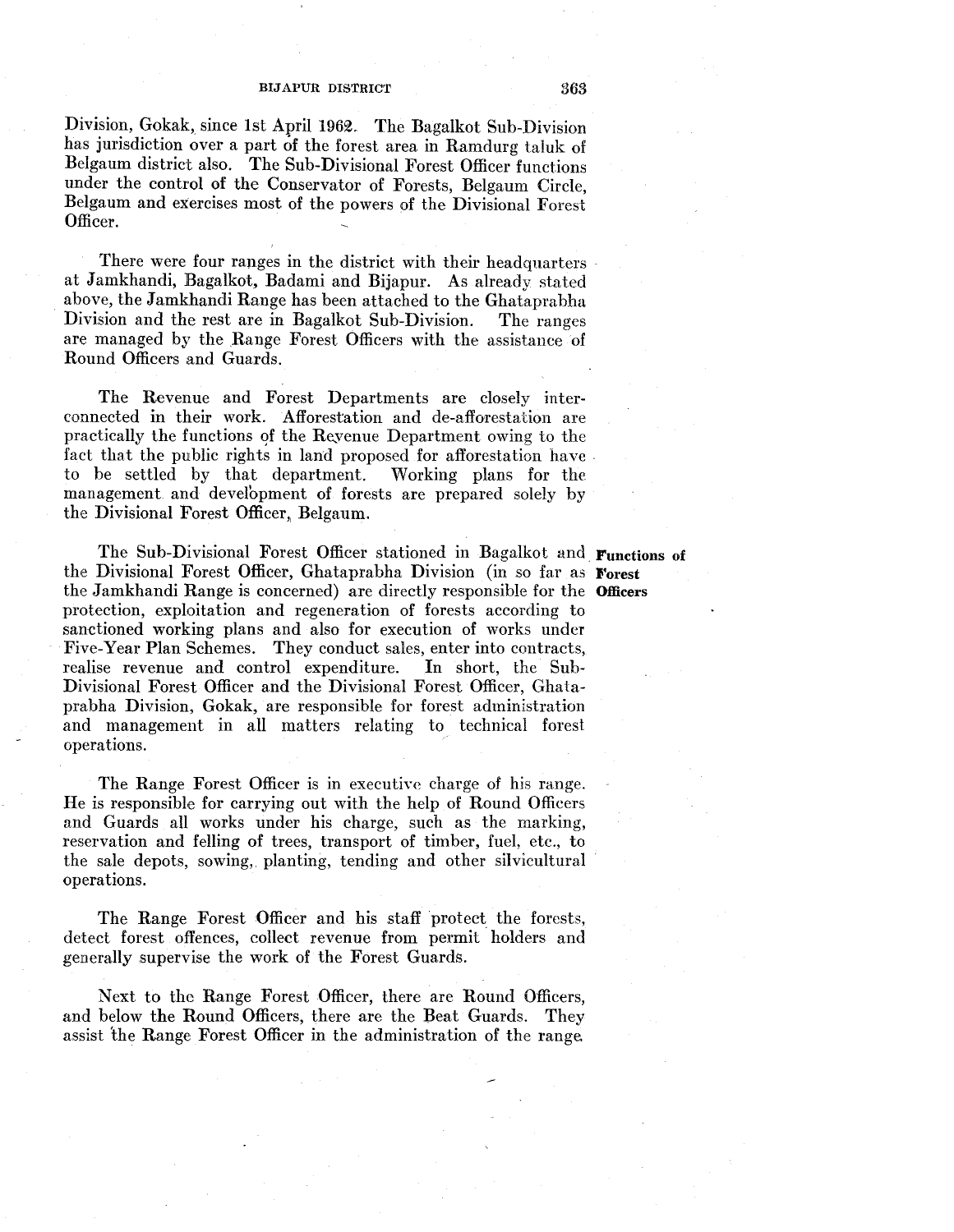They repair and maintain forest boundary marks, execute silvicultural works and perform other duties as ordered by the Range Forest Officer.

In the reserved forests of Bijapur district there are no recognised rights of the people other than the rights of way and right to take water from water courses.

There are no roads maintained by the Forest Department in this Sub-Division.

## INDUSTRIES AND CoMMERCE DEPARTMENT

The Assistant Director of Industries and Commerce, Bijapur district, is the officer directly in charge of small scale and large scale industries in the district. This officer works directly under the Director of Industries and Commerce in Mysore, Bangalore. The Assistant Director is assisted in his duties by one Senior Industrial Supervisor, one Junior Industrial Supervisor and a District Industrial Auditor in respect of matters connected with industries. The textiles section is looked after by a District Weaving Supervisor assisted by two weaving demonstrators. The power-loom wing which was being managed by two technical assistants and three jobbers has been transferred to the control of the Department of Co-operation with effect from 1st October 1964.

A District Industrial Co-operative Bank is functioning at Bagalkot with a view to financing the Artisans, Small-scale Industrialists, Weavers' Societies and other Industrial Co-operative Societies.

All the taluks have been covered by the National Extension Service schemes. Trained Industrial Extension Officers have been posted to the Blocks with a view to implementing the Rural Arts and Crafts programmes. The department has undertaken the following industrial activities in the Block areas : organisation of Industrial Co-operative Societies, deputation of artisans to the training centres to learn better methods of production by using improved tools and equipments and payment of managerial charges to the Industrial Co-operative Societies.

The Industries and Commerce Department is providing monthly grant-in-aid to the Mahila Mandals with a view to enabling them to start home industrial activities, like tailoring, knitting, embroidery, rattan and mat-weaving. Besides this, the department has arranged to supply sewing machines and weaving looms to the Mandals. The Vanita Utkarsha Mandal, Bijapur, the Akkana Balaga, Bagalkot, the Bharat Sevak Samaj, Bagalkot, the Akkana Balagas at Chadchan, Dhulkhed and Halsangi are being provided with grant-in-aid by the department.

--~-~-- --- ------~-----~----- -- -~ -------~-----~-----------------~-~~-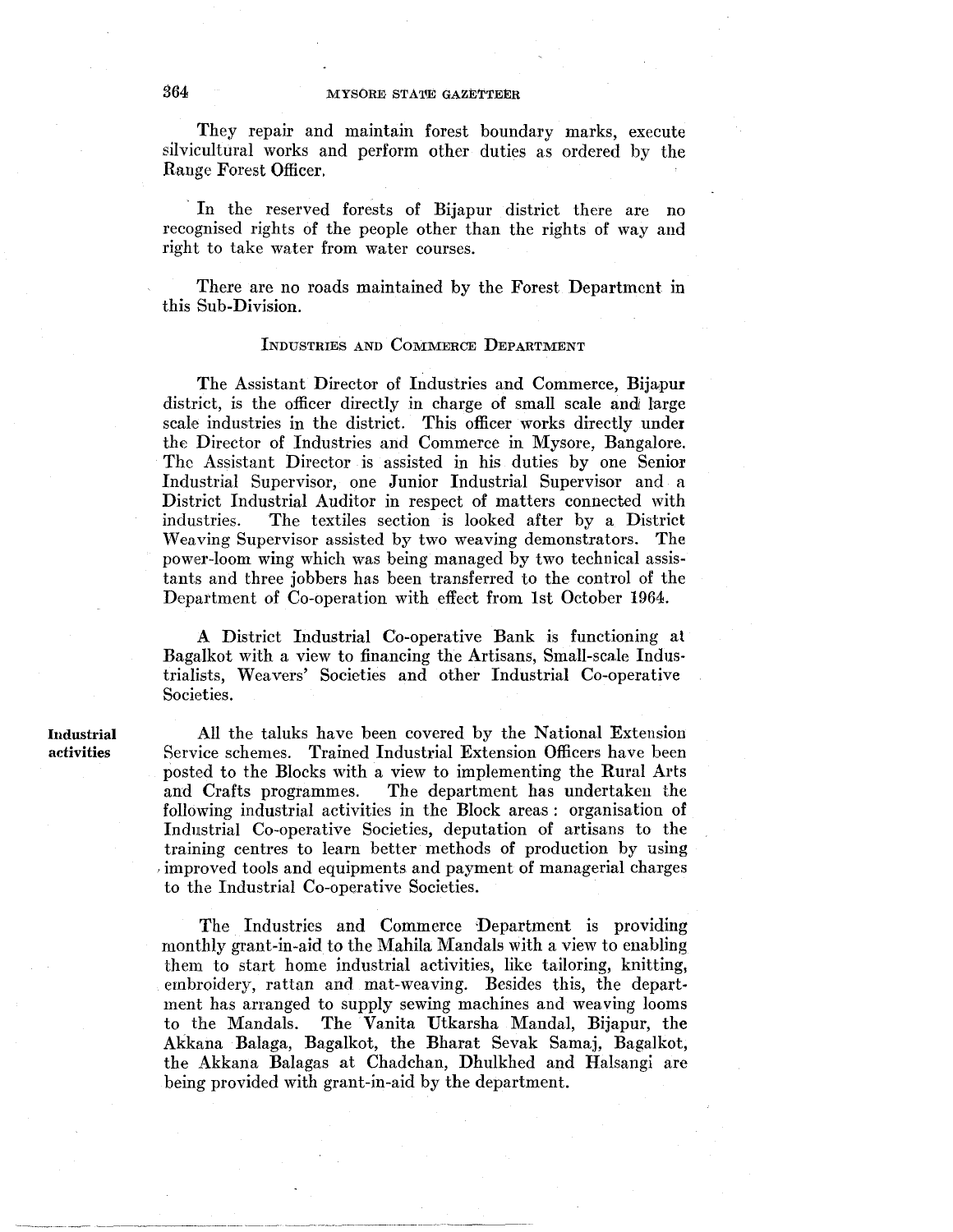The Mysore State Khadi and Village Industries Board is financing the Khadi industry, the village oil industry, the wool industry, the non-edible oils and soap industry and industries related to the manufacture of pottery, gur and khandsari, neera and palm gur. The other industries which are being aided by the Board are the fibre and coir industry, carpentry and blacksmithy, hand-pounding of paddy, hand-made paper, leather industry, dalmanufacturing and lime industry.

## DEPARTMENT OF Co-oPERATION

The Co-operative Department in the Bijapur District is under the administrative charge of an Assistant Registrar, who is a gazetted officer. Over him is the Divisional Deputy Registrar of Co-operative Societies, Belgaum Division, who has jurisdiction over four districts, *viz.,* Belgaum, Bijapur, North Kanara and Dharwar. Administratively, he is responsible for the organisation of the co-operative movement and for supervision and guidance of the various types of societies in his charge.

In the district, there is another gazetted officer of the department namely, Special Auditor. The non-gazetted staff consists of one special inspector of co-operative societies stationed in Bijapur, one district co-operative officer, one assistant district co-operative officer, one inspector for marketing societies, one inspector for arbitration work and another inspector for land mortgage work. In addition to these special inspectors, there are in all thirteen co-operative extension officers in the National Extension Service ."Jrea and two supervisors for Taluk Co-operative 3upervising Unions.

For the industrial section, there is a separate non-gazetted staff under the administrative control of the Assistant Director of Industries and Commerce, Bijapur. The audit staff has been placed under the control of the Special Auditor, Co-operative Societies, Bijapur after the bifurcation of the section.

There was no separate staff for recovery work. The supervisors Recovery and the co-operative extension officers were attending to this work. **Work**  But the recovery in respect of arbitration cases was being done through the Special Recovery Officer appointed by the Deputy Commissioner and the expenses of his establishment were being met out of the surcharge amount recovered and the contributions made by the Central Co-operative Bank Ltd., Bijapur.

The post of the Special Recovery Officer has now been abolished and two Sales Officers have been appointed. The recovey proceedings are now being carried on in accordance with the provisions of the new Mysore Co-operative Societies Act. Formerly, help had to be taken from the revenue authorities in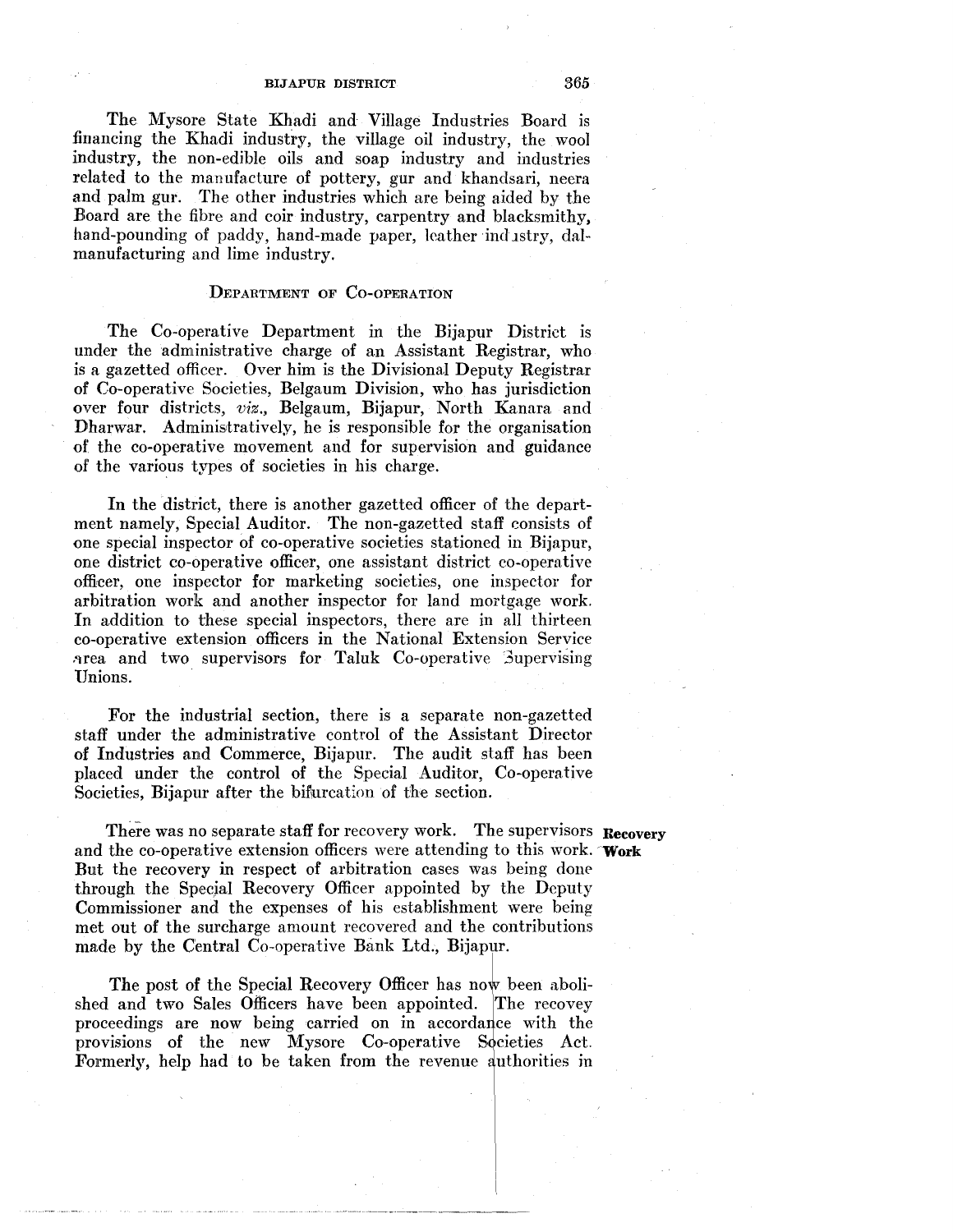the execution of awards hy the authorities of the Department of Co-operation. But now, according to the Mysore Co-operative Societies Act, 1959, which has come into force in the district, the officers of the Co-operative Department have been vested with the Besides the two Sales Officers, a few experienced Co-operative Extension Officers have been ~ntrusted with the work of execution of awards in connection with the recovery of the decretal loans. The Assistant Registrar of Co-operative Societies is an *ex-officio* Recovery Officer for the district. The new measures taken have resulted in greatly improving the matters connected with recovery work.

Audit and Supervision

The societies are audited once in a year as per Section 63 of the Mysore Co-operative Societies Act, 1959. The sub-auditors and junior auditors are entrusted with the audit of agricultural credit and other types of societies. The auditors and inspectors are entrusted with the audit of big societies and other industrial societies. The accounts of the Central Bank, Urban Banks, Sales Societies and Industrial Co-operatives are audited by the Special Auditor, Co-operative Societies, Bijapur.

The supervisors and co-operative extension officers are expected to visit the societies often and inspect the accounts at the end of every quarter. The field staff attends to the supervision work of agricultural credit societies and also attends to the scrutiny of loan applications of the Primary Co-operative Credit Societies and to the loan disbursement work. The supervision and inspection of non-agricultural and agricultural non-credit societies is attended to by the District Co-operative Officer, Assistant District Co-operative Officer and Inspector for Marketing Societies, while supervision over industrial and weavers' societies is done by the staff under the control of the Assistant Director of Industries and Commerce, Bijapur.

The Assistant Registrar has to attend the monthly meetings of the Co-ordination Committee and District Development Council held under the chairmanship of the Deputy Commissioner. The Special Inspector attached to the Assistant Registrar's office attends to the general work and acts as Personal Assistant to the Assistant Registrar.

## MOTOR VEHICLES DEPARTMENT

The organisational set-up at the district level of the Motor Vehicles Department is set out hereunder: -

- (a) The Regional Transport Officer and the Secretary, Regional Transport Authority, is in charge of the administration of the Motor Vehicles Department in the district.
- (b) He is responsible to the Commissioner for Transport in Mysore, Bangalore and Secretary, Mysore State Transport Authority, Bangalore.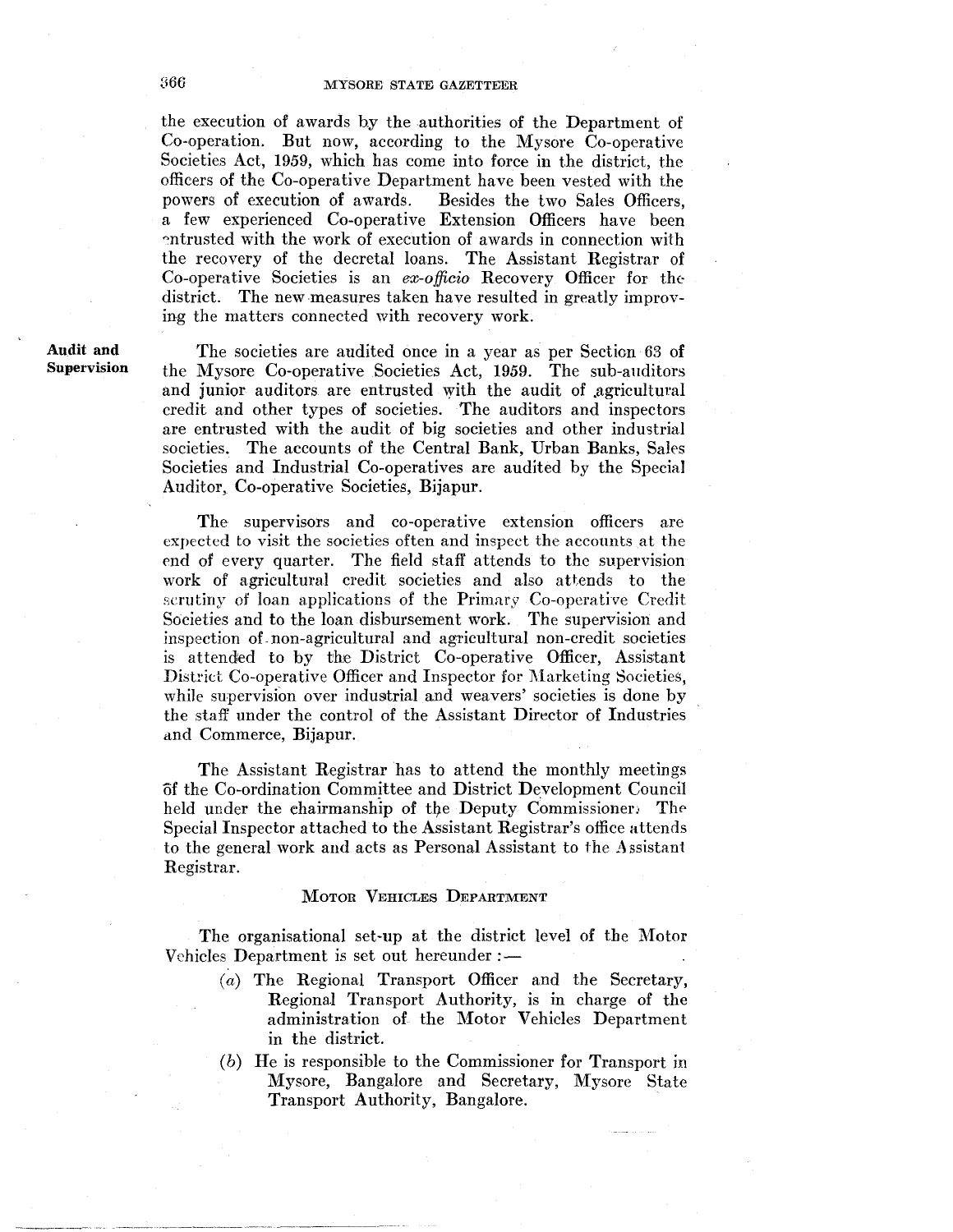Prior to 1st January 1958, this district was a part of Karnatak Powers **and**  Region which consisted of four districts, *viz.,* Belgaum, Dharwar, **Functions**  Bijapur and Karwar, under the Regional Transport Officer,. Belgaum. Due to the reorganisation of Motor Vehicles Department, the Regional Offices have been opened in all the districts from 1st January 1958 onwards.

As a licensing authority for the district, the Regional Transport Officer issues motor driving licences after necessary tests are conducted and necessary fees are paid. He renews them also as and when the applications are received by him. He also conducts tests for issue of the authorisations to drive public service vehicles and licences to conductors with the assistance of the Motor Vehicles Inspector. Conductors' licences are also renewed as and when the applications. are received by him. Permanent permits and temporary permits to all transport vehicles of the district are issued by him after following the prescribed procedure as per decisions of the R.T.A. consisting of the Deputy Commissioner as the Chairman and one non-official and two official members and the Regional Transport Officer as its Secretary. The Regional Transport Officer issues certain permits under powers delegafed by the R.T.A., as per provisions of Chapter IV of the Indian Motor Vehicles Act, 1939 and Rules made thereunder. In short, the Regional Transport Officer is the executive officer of the department in the district and administers the Motor Vehicles Act, 1939 and the Rules thereunder as also the Mysore Motor Vehicles Taxation Act, 1957 and the Mysore Motor Vehicles (Taxation on passengers) and goods) Act, 1961 and rules thereunder.

As a registering authority, he has to see that all the motor vehicles in the district are mechanically fit and that they are duly registered as per provisions of Chapter III of the Motor Vehicles<br>Act, 1939 and rules made thereunder. In cases of all transport Act, 1939 and rules made thereunder. vehicles, periodical inspection is done and certificates of fitness are renewed with the assistance of the Motor Vehicles Inspectors. Transfers of motor vehicles and permits are also effected by him as and when applied for. Cases of accidents of motor vehicles are also attended to both by this department as well as the Police Department. He has to see that all the motor vehicles of the district are also equipped and maintained properly and all rules and regulations of traffic are strictly observed as per provisions of Chapters V and VI of the Motor Vehicles Act, 1939 and Rules made thereunder respectively. Every month, he carries on surprise checks of vehicles, by touring throughout the district, in addition to similar checking done by the Motor Vehicles Inspector.

Further, he has to see that the provisions of the Mysore Motor Vehicles Taxation Act and the Mysore Motor Vehicles (Taxation on passengers and goods) Act, 1961 and rules made thereunder are properly enforced and observed by all concerned and defaulters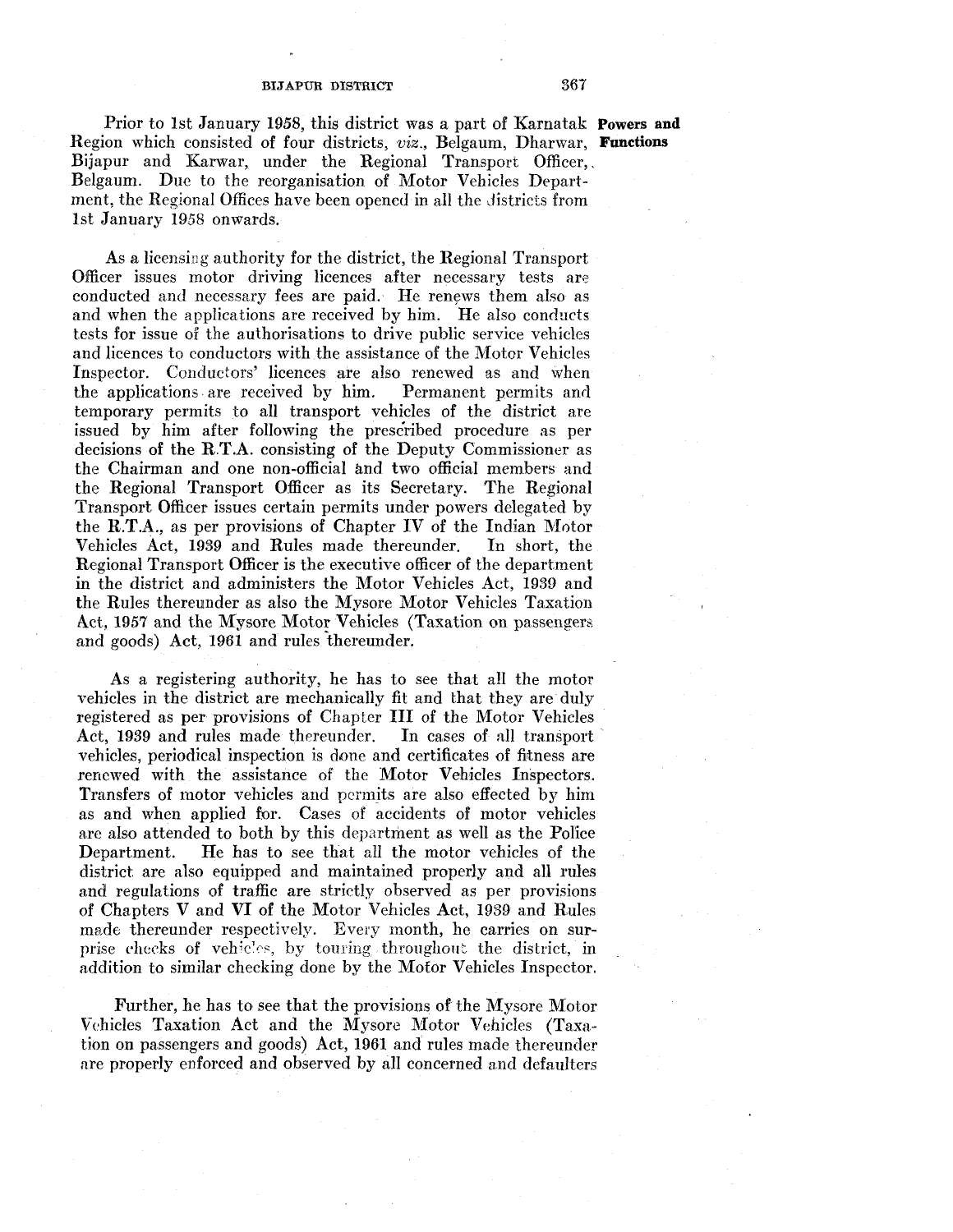are booked and duly punished. He is responsible for collection of all taxes, fees and penalties, if any, due from the owners of motor vehicles.

He is responsible for the enforcement of the provisions of the Motor Vehicles Act, 1939 and Motor Vehicles Taxation Act, 1957 and Rules made thereunder and see that prosecutions are launched against the defaulters with the assistance of Motor Vehicles Inspector and the Police Department of this district and see that all the interests of the motoring public are safeguarded as per law.

The Regional Transport Officer was being assisted in his duties by one Office Superintendent, one Accounts Superintendent, two Inspectors of Motor Vehicles and some ministerial staff.

The powers and functions of a Motor Vehicles Inspector are as follows :-

The Motor Vehicles Inspector is empowered to take tests for issue of motor driving licences (temporary and permanent), conductors' licences and badges to drive public service vehicles and to inspect motor vehicles for purposes of registration, grant and renewal of fitness certificates and also to inspect motor vehicles when they meet with accidents. He has also to tour throughout the district every month, for surprise checking of motor vehicles and inspections and re-inspections of motor vehicles and conducting tests for issue of all kinds of licences and launch prosecutions in the court of law against the defaulters of Motor Vehicles Act and Rules and Motor Vehicles Taxation Act and Rules made there~ under. He has to do other work also as ordered by the Regional Transport Officer, Bijapur.

#### DEPARTMENT OF FISHERIES

The Assistant Superintendent of Fisheries, Bijapur is in charge of the administration of the department in the district. He is responsible to the Superintendent of Fisheries, Dharwar. The fisheries development unit was started in the year 1960-61 in the district. The Assistant Superintendent of Fisheries is a nongazetted officer. He looks after the development of fisheries in the district, including the issue of licences, auctioning of fishery rights, fish seed collection ·and distribution, demonstration fishing and organisation of fisheries co-operative societies. He is also responsible for the work in connection with the collection of fisheries statistics, survey of fishery resources, fish culture, prevention of illicit and destructive methods of fishing and work relating to the extension of fishery activities and management of fish farms.

The Assistant Superintendent of Fisheries was being assisted in his duties by a staff consisting of two Assistant Inspectors of Fisheries, five fishermen and six fishery watchers,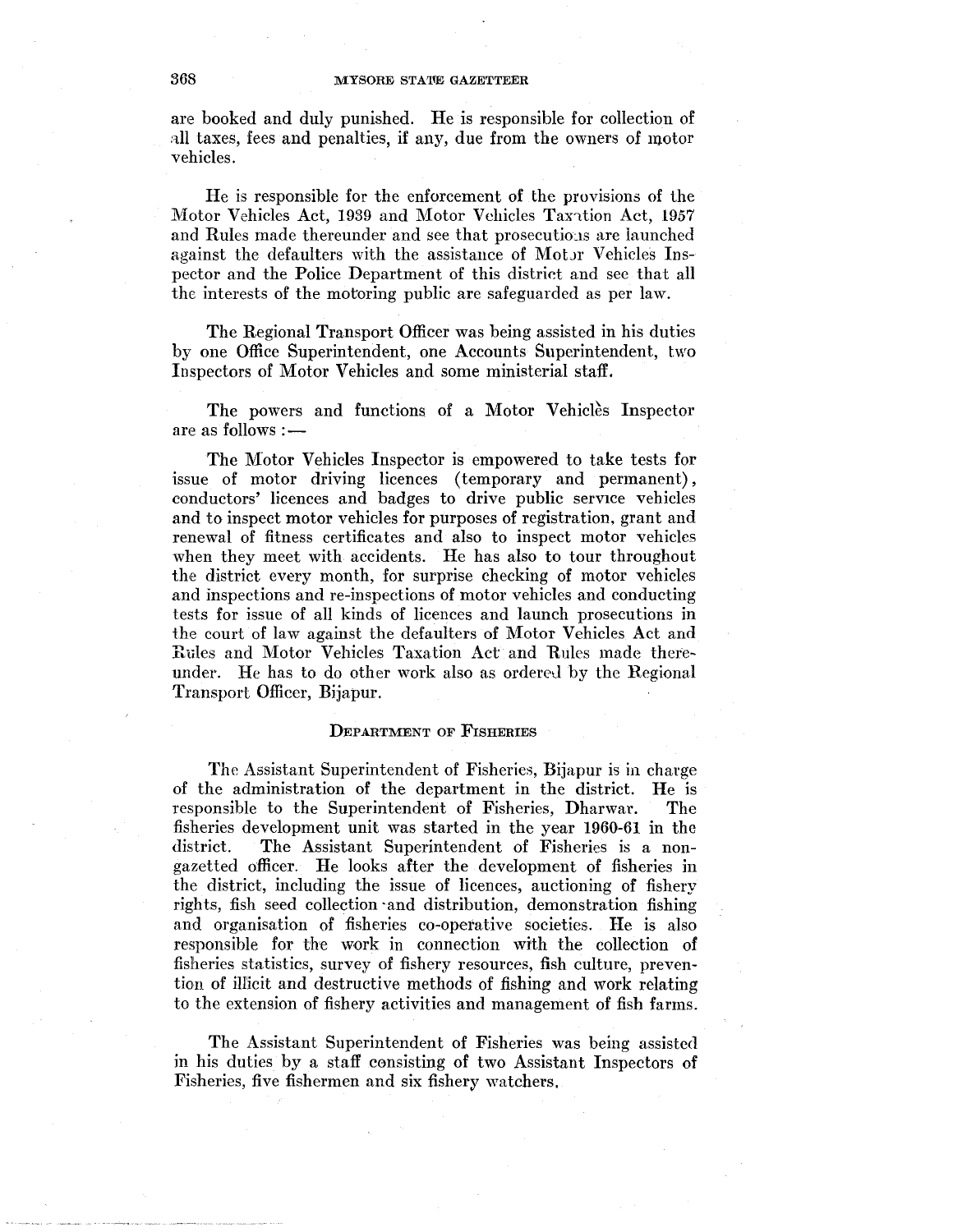The watchmen patrol the fishing area with a view to checking illicit fishing. They also watch over the fish farms in the area. They assist the fishery officers in conducting prosecution of the offenders.

The duties of fishermen consist of exploitation of fish 'and collection of fish fry, spawn, fingerlings and fresh fish.

## DEPARTMENT OF PUBLICITY AND INFORMATION

With a view to carrying out publicity at district level on various developmental activities and social welfare measures undertaken by Government and to enlist public co-operation for the same, two offices, namely, (i) Office of the District Publicity Officer and (ii) Office of the Radio Supervisor, Rural Broadcasting, are established at Bijapur, under the Department of Publicity and Information. These offices started functioning in April 1949 and in December 1946 respectively, under the then Government of Bombay. Consequent on the reorganisation of States, they were transferred to the Department of Publicity and Information, Government of Mysore.

The work of the Rural Broadcasting office is to instal and **Rural Broad·**  maintain the Community Listening Sets in villages, under the casting Contributory Scheme. A part of the expenditure towards cost and maintenance of the sets is borne by the Village Panchayats. The Ministry of Information and Broadcasting, Government of India, in close co-ordination with the Department of Information, organises broadcast programmes from the All India Radio Stations, Bangalore, Dharwar and Bhadravati, 'on various Government measures.

There were nine Community Listening Sets in the district before independence. After that, uptil the end of June 1965, 185 sets were installed. Out of these, 180 sets work on dry batteries, one on wet battery and four on electric mains.

The scheme is becoming popular and the demand for Community Listening Sets by the rural population is increasing.

The two main functions of the District Publicity Office are : **Publicity** publicity through films, and (ii) publicity through the (i) publicity through films, and Press. In addition to this, office organises exhibitions at fairs, etc., and cultural and recreational programmes. It offers transport and other facilities to Press representatives on important occasions like the tours of Ministers, seminars and conferences.

The office has been provided with a mobile publicity van fitted with necessary equipment for carrying out film publicity works. Film shows are arranged in towns and villages. Films (16 m.m.) of documentary and news type are exhibited.

 $B.G.$  24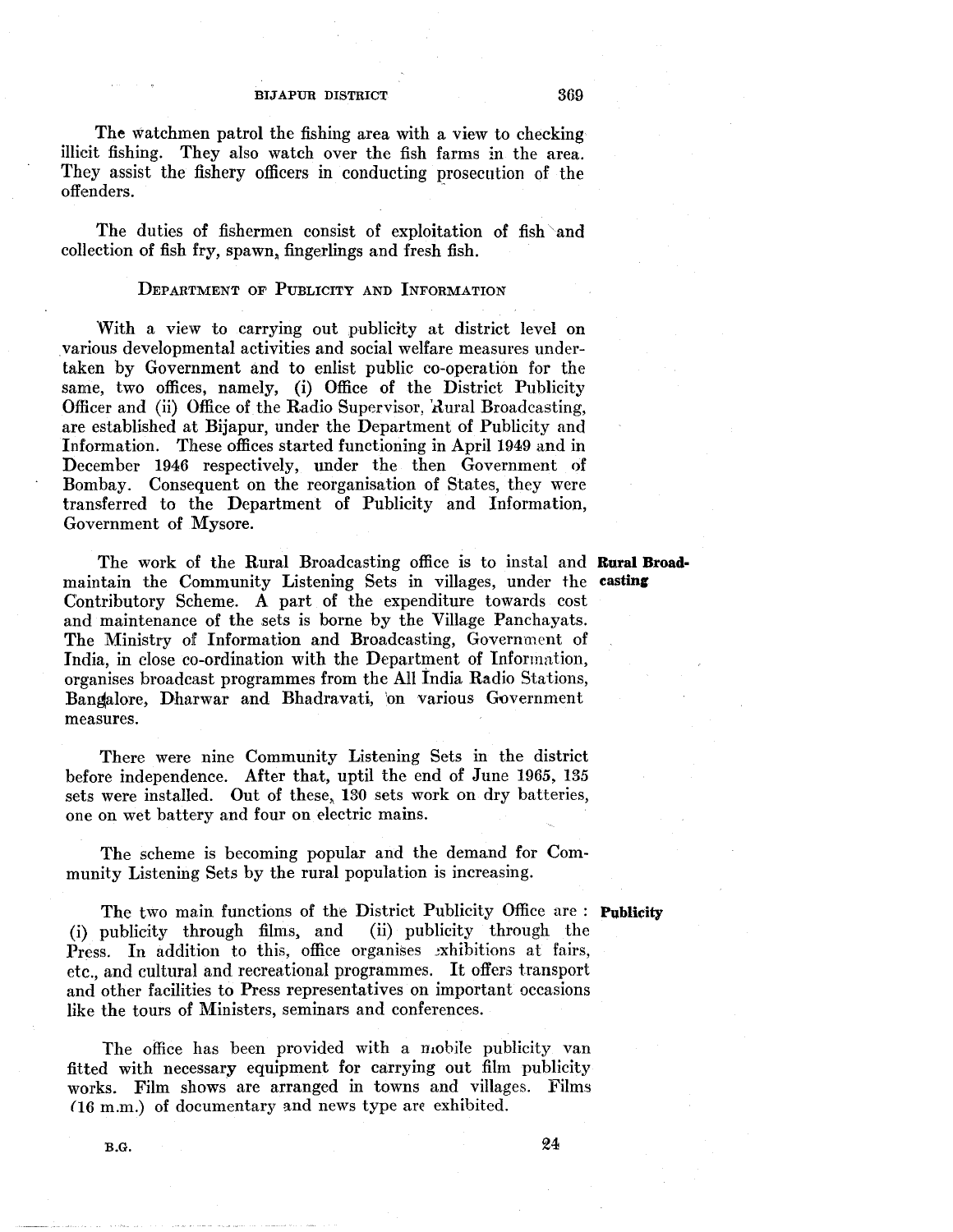The District Publicity Officer is the *ex-officiq* Secretary of the Publicity Sub-Committee of the District Development Council which advises on publicity matters.

He works under the overall supervision of the Director of Publicity and Information, Bangalore, and the Regional Assistant Director of Publicity and Information, Dharwar.

## REGISTRATION DEPARTMENT

Under the Indian Registration Act (XVI of 1908) , registration in the case of documents relating to transfers, etc., of immovable property is compulsory while registration of certain other documents is optional. As a rule, fees are levied for such registration, but the State Government have exempted from payment of fees for documents relating to Co-operative Credit Societies, Land Deve· lopment Banks, Urban Banks (up to the value of Rs.  $2,000$ ) and Housing Societies (up to the value of Rs. 5,000). Similarly awards under the Bombay Agricultural Debtors' Relief Act (XXVIII of 1947) are also registered free. Marriages under the Farsi Marriages and Divorce Act (III of 1936) , the Special Marriages Act, 1954 (XLIII of 1954) and Bombay Registration ef Marriages Act (V of 1954) are also registered.

There is one registration office at Bijapur and ten others are located at Badami, Bagewadi, Bagalkot, Bilgi, Hungund, lndi, Jamkhandi, Muddebihal, Mudhol and Sindgi. Each of these is under the charge of a Sub-Registrar.

The Deputy Commissioner of Bijapur district is the  $ex$ -officio District Registrar. The Registration Unit is different and separate from the Revenue staff, and the District Registrar has powers of supervision over the entire district registration staff. The Sub-Registrars are appointed by the Inspector-General of Registration, but the District Registrar has powers to make appointments of Sub-Registrars in temporary vacancies. The Sub-Registry and District Registry Karkuns and peons are appointed by the District Registrar himself. The District Registrar carries out the instructions of the Inspector-General of Registration in departmental matters and if he has any suggestions for the improvement of the registration system, he submits them to the Inspector-General of Registration. The District Registrar solves the difficulties encountered by Sub-Registrars in the course of their day to day work. He visits the Sub-Registry offices and inspects the records and sees whether the work has been disposed of as quickly as possible by the Sub-Registrars,

He hears appeals and applications preferred· to him under Sections 72 and 73 of the Indian Registration Act (XVI of 1908) against refusal to register documents by the Sub-Registrars under him. He is competent to accord sanction for the levy of fines. The power to condone the delay in respect of documents presented

**District**  Registrar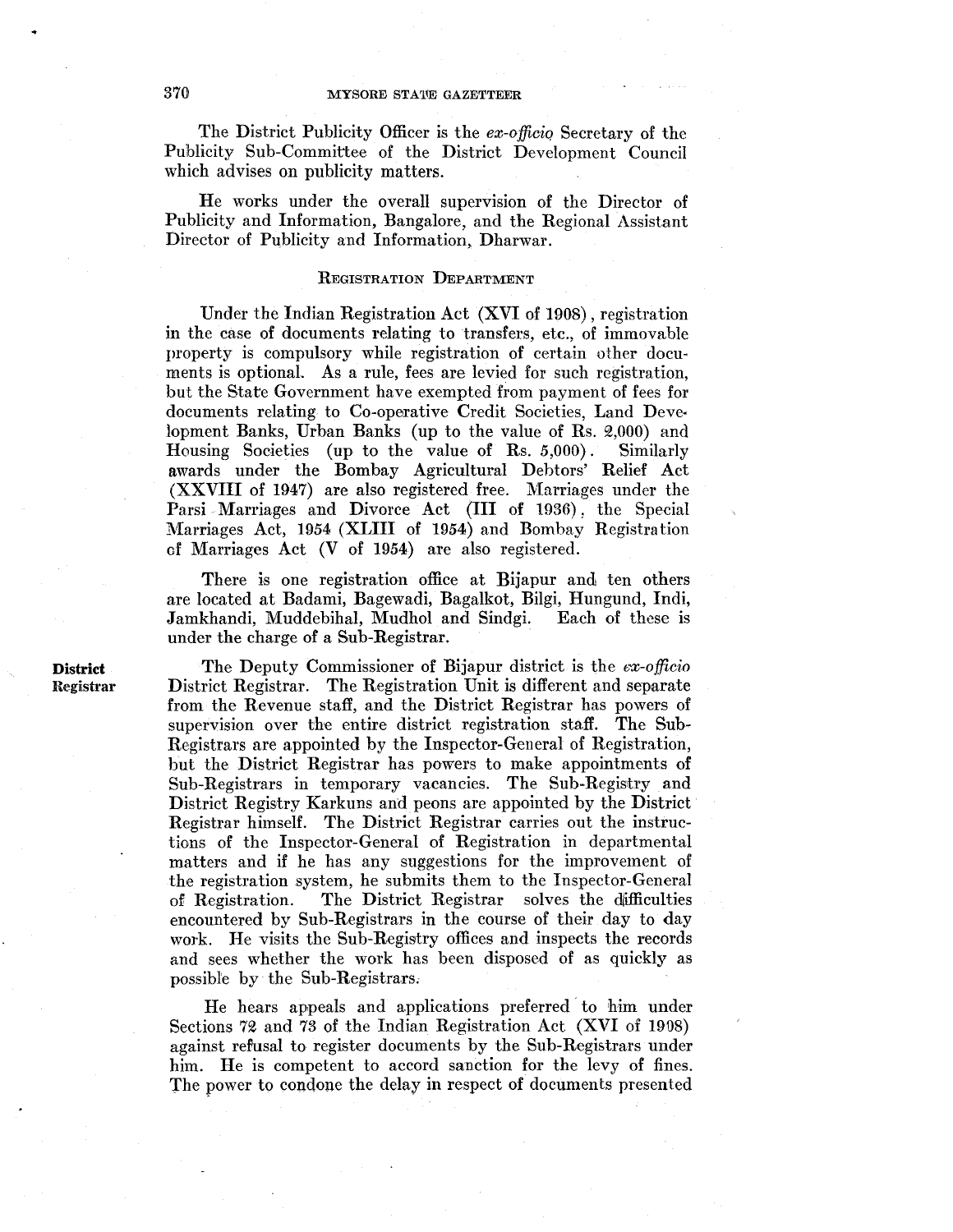for registration and in respect of the appearance of executants after the expiry of the time limit is vested in the District Registrar. He is also competent to order the registration of such documents. He is also equally competent to order refunds in case of surcharges and to grant remissions in safe custody fees in suitable cases. A Will or Codicil may be deposited with him under a sealed cover.

The Sub-Registrars are immediately subordinate to the **Sub-Registrar**  District Registrar. The chief function of the Sub-Registrar is to register documents for which the required stamp duties and registration fees are paid. He keeps record of such registered documents and notifies, wherever necessary, the facts of registration to the Revenue and City Survey officials for record of rights and mutation of names in their property registers. On application from parties, he issues certified copies from preserved records of registered documents. Every Sub-Registrar is an *ex-officio* Registrar of Parsi Marriages. The powers of solemnising marriages under the Special Marriages Act (XLIII of 1954) are vested in all the Sub-Registrars. Every Sub-Registrar also works as Registrar of Marriages under the Bombay Registration of Marriages Act  $(V \text{ of } 1954).$ 

During 1964-65, the total receipts under the head registration was Rs. 1,81,932 and the expenditure incurred was Rs. 76,739.

## CoMMERCIAL TAXES DEPARTMENT

When the district of Bijapur formed part of the Bombay State prior to the Reorganisation of States, the levy of a tax on sales of goods was originally introduced in 1946 when a single point tax carne into force. Due to various reasons which resulted in evasion of tax, the system of single point levy was given up and a new system of multi-point levy was introduced in 1952. This system also proved a failure in checking evasion, with the result that in 1953, double-point tax was introduced. In this new system, almost all the goods were liable to first-point tax called the Sales Tax and the last point tax called the General Sales Tax, the intermediate sales between one dealer and another' being exempt from tax under certain conditions and restrictions. There was less scope for evasion of tax under this system.

Prior to the reorganisation of the Sales Tax Department, there was a Sales Tax Officer for the district of Bijapur who was responsible to the Deputy Commissioner of Sales Tax, Belgaum Division, Belgaum. The Sales Tax Officer of the district had to administer the Acts and the Rules of the Bombay Sales Tax Act, 1953, the Bombay Sales of Motor Spirit Taxation Act, 1946, the Bombay Sales of Intoxicants Taxation Act, 1958, the Bombay Sugarcane Cess Act and the Central Sales Tax Act, 1956. He had to exercise powers delegated to him under the relevant Acts and the Rules made thereunder.